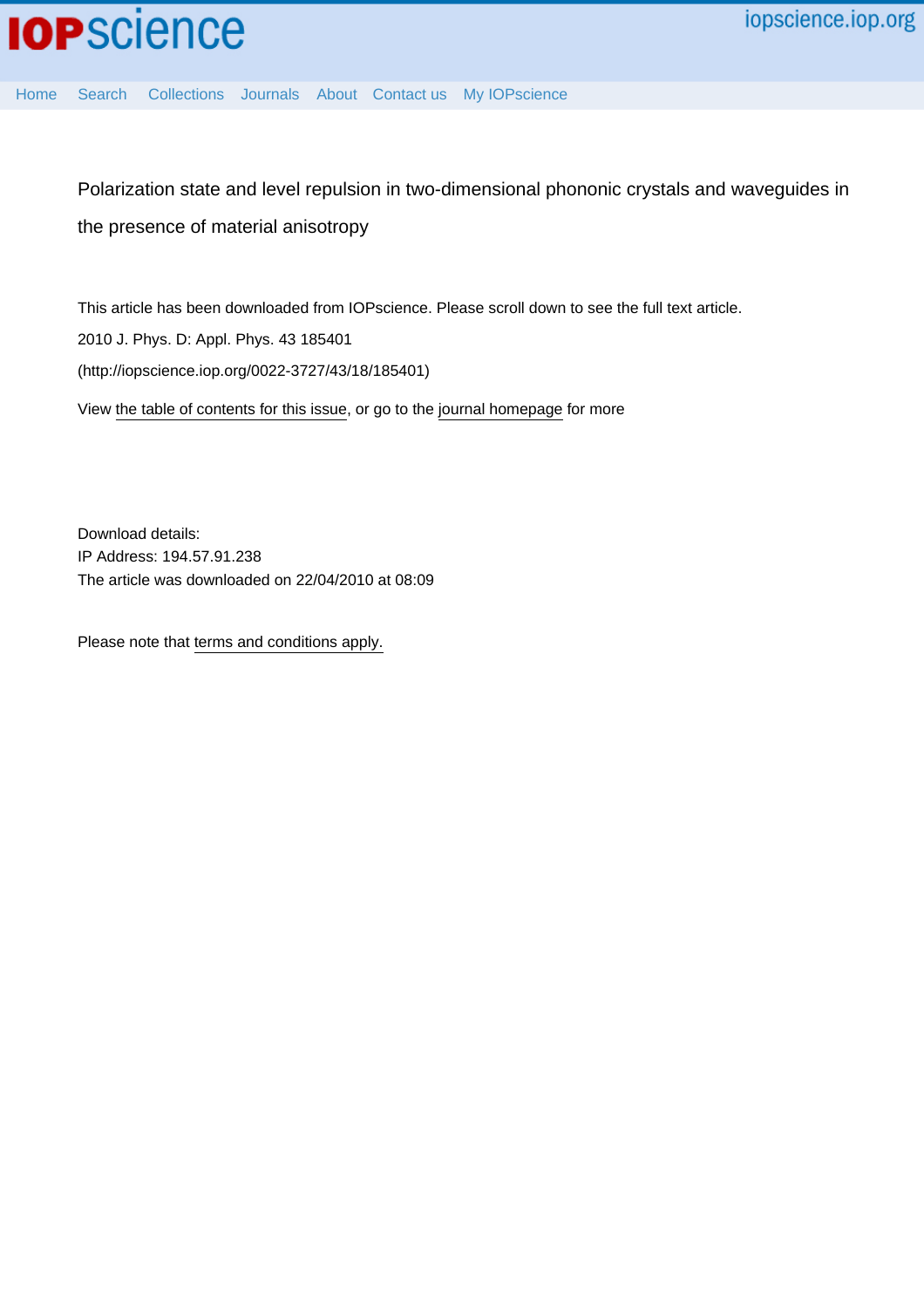J. Phys. D: Appl. Phys. **43** (2010) 185401 (7pp) [doi:10.1088/0022-3727/43/18/185401](http://dx.doi.org/10.1088/0022-3727/43/18/185401)

# **Polarization state and level repulsion in two-dimensional phononic crystals and waveguides in the presence of material anisotropy**

# **Younes Achaoui, Abdelkrim Khelif, Sarah Benchabane and Vincent Laude**

Institut FEMTO-ST, Université de Franche-Comté, CNRS, ENSMM, UTBM; 32 avenue de l'Observatoire F-25044 Besançon, France

Received 30 November 2009, in final form 17 March 2010 Published 21 April 2010 Online at [stacks.iop.org/JPhysD/43/185401](http://stacks.iop.org/JPhysD/43/185401)

#### **Abstract**

We investigate the polarization of Bloch waves in two-dimensional piezoelectric phononic crystals and phononic crystal waveguides managed therein. It is found that in addition to the strong coupling induced for waves polarized in the plane of the periodic structuration, a weaker but non-negligible coupling of polarization components originates from material anisotropy. Numerical illustrations are given for an array of air holes in lithium niobate arranged according to a square lattice. It is observed that when a band mostly polarized in-plane gets close to a band mostly polarized out-of-plane, a phenomenon of repelling can occur, that in some instances introduces a local band gap. This interaction is accompanied by a transfer of the polarization state from one band to the other.

(Some figures in this article are in colour only in the electronic version)

## **1. Introduction**

Phononic crystals are periodic structures that can give rise to complete band gaps (BG) for acoustic waves in fluids or elastic waves (acoustic phonons) in solids  $[1, 2]$  $[1, 2]$  $[1, 2]$ , in the very same way that photonic crystals prohibit the propagation of optical or electromagnetic waves [\[3,](#page-7-0) [4\]](#page-7-0). The dispersion of the bands constituting the band structure, the frequency position and the width of the band gaps are conditioned by the contrast between material constants of the constituent media on the one hand, and by the filling fraction, the geometrical shape of the inclusions and the lattice topology on the other hand. Within a frequency band gap, a phononic crystal acts as a mirror for incident waves, as a result of destructive interferences between waves scattered on the periodic inclusions. Thanks to the wide operating frequency range of acoustic and elastic waves, complete band gaps have been demonstrated theoretically and experimentally at different scales, for bulk waves  $[2, 5, 6]$  $[2, 5, 6]$  $[2, 5, 6]$  $[2, 5, 6]$  $[2, 5, 6]$ and surface waves  $[7-11]$ , as well as for phononic crystal slabs [\[12–14\]](#page-7-0). Phononic crystals also allow for the obtaining of confined states or guided waves through the introduction of point or linear defects [\[15–18\]](#page-7-0). Phononic waveguides, resonators and stubs have been proposed as possible ways

to create filtering and multiplexing structures based on the coupling of resonance and waveguiding phenomena [\[19–21\]](#page-7-0).

In the case of acoustic waves in fluids, because of the single polarization involved (longitudinal), the band structure in the perfect crystal case and the transmission coefficient in the waveguide case are usually considered sufficient to characterize a phononic crystal. But for elastic waves propagating in a solid, both transverse and longitudinal polarizations exist and are possibly coupled owing to the periodic structuration. Taking the polarization state into account in the analysis of band diagrams is hence compulsory to show a complete picture of elastic wave propagation. This has, for example, been shown by a previous study dedicated to polarization effects in a perfect 2D phononic crystal made of air inclusions in an epoxy matrix [\[22\]](#page-7-0). This work highlighted the influence of the filling fraction on the coupling between in-plane transverse and longitudinal polarizations, where in-plane refers to the plane normal to the inclusion axis. The in-plane polarization components were found to be more coupled for higher filling fractions, and a continuous variation of the polarization when the wavevector sweeps the first Brillouin zone was reported. This continuity of the elastic displacement fields along band structures has also been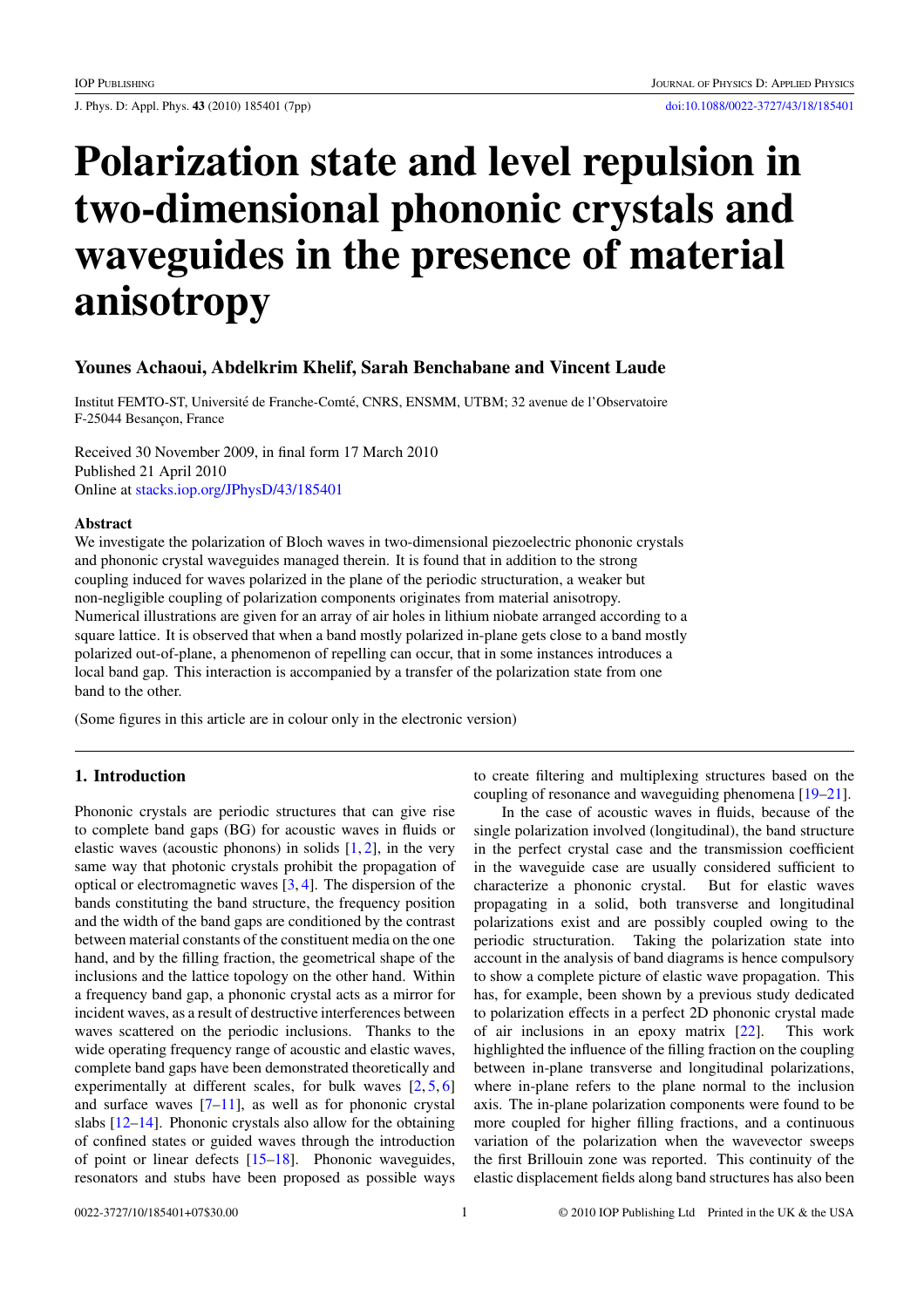<span id="page-2-0"></span>investigated in order to study the repulsion level between different branches in the band diagram for both one- [\[23\]](#page-7-0) or two- [\[24\]](#page-7-0) dimensional phononic crystals. We are not aware of similar works for phononic crystals involving anisotropic materials or phononic waveguides, although the dependence of the guided waves dispersion on a change in the central inclusion radius or in the waveguide width has been reported recently [\[25,](#page-7-0) [26\]](#page-7-0). With the configurations proposed in these works, some branches initially located outside the band gap in the case of the perfect phononic crystal can enter or exit the band gap when the dimensions of the defect vary. The displacement field of some confined modes was reported as well and it was observed that following the same band as the Bloch wavevector varies in the first Brillouin zone, the polarization of the displacement field can change partially or totally. A detailed investigation of this phenomenon, however, remains to be performed.

In this paper, we first investigate the consequences of material anisotropy on the coupling of polarization components in two-dimensional phononic crystals. Of particular relevance is the combination of the effects of material anisotropy and of the periodic structuration. It is well known that a two-dimensional periodic structuration introduces a coupling for the in-plane polarization components, while the out-of-plane component remains decoupled. We here show that material anisotropy can result in the coupling of all polarization components. For illustration purposes, we numerically investigate the evolution of the polarization of Bloch waves in a two-dimensional piezoelectric phononic crystal composed of a square-lattice array of holes in lithium niobate (LiNbO<sub>3</sub>). As a piezoelectric material, LiNbO<sub>3</sub> is anisotropic for elastic wave propagation, so that in general the two shear and the longitudinal components of the polarization are not decoupled. The coupling induced by the anisotropy of  $LiNbO<sub>3</sub>$  is rather weak compared with the coupling induced by the periodic structuration, but will be shown not to be negligible. In our analysis, we first concentrate on the perfectly periodic phononic crystal. The plane wave expansion (PWE) method combined with an energy balance criterion is used to compute band structures displaying additional information related to the weighting of each polarization. We underline cases where polarizations are exchanged between interacting bands or conversely when this exchange does not happen upon band crossing. The study is then extended to the case of a phononic waveguide obtained by inserting a line defect in the initial phononic crystal thanks to the super-cell technique.

## **2. Polarization coupling**

In this section, we investigate the influence of the anisotropy on the coupling of polarization components in phononic crystals. The considered geometry and the definition of axes and Brillouin zone are given in figure 1. The following analysis as well as the computation of band structures and modal distributions in the next sections are based on the PWE method. The PWE method is based on a direct application of the Bloch– Floquet theorem to the representation of Bloch waves as the product of a periodic function, given by a discrete sum over



**Figure 1.** (*a*) 2D piezoelectric phononic crystal consisting of a two-dimensional square-lattice array of circular cylindrical holes in lithium niobate. (*b*) Corresponding first Brillouin zone.

Fourier harmonics in the reciprocal-lattice space, with a timeharmonic exponential function with frequency *ω* and Bloch wave vector *k*. For instance, the displacements in the *x* direction read

$$
u_x(\boldsymbol{r}) = \left(\sum_{n=1}^N U_{xn} \exp(-\iota \boldsymbol{G}^n \boldsymbol{r}) \exp(-\iota \boldsymbol{k} \cdot \boldsymbol{r})\right), \qquad (1)
$$

where  $G^n$  are the reciprocal-lattice vectors and  $i^2 = -1$ . Similar expressions hold for  $u<sub>y</sub>$  and  $u<sub>z</sub>$ . We specifically use the formulation by Wilm *et al* for bulk and plate waves in piezoelectric media [\[27\]](#page-7-0), which was later extended to surface waves in anisotropic and piezoelectric media [\[9,](#page-7-0) [10\]](#page-7-0). The representation of hollow inclusions follows the procedure exposed in  $[10]$ . The secular equation  $((5)$  of  $[10]$ ),

$$
\omega^2 \tilde{R}\tilde{U} = \left(\sum_{i,j=1,3} \Gamma_i \tilde{A}_{ij} \Gamma_j \right) \tilde{U},\tag{2}
$$

defines an eigenvalue problem for the frequency as a function of the wave vector and is used to obtain band structures. In this expression,  $U$  is a vector gathering the Fourier coefficients of the three displacements and the electric potential, and the matrices  $\Gamma_i$ ,  $A_{ij}$  and *R* contain  $4N \times 4N$  Fourier coefficients. The detailed expressions of the different matrices will be useful to investigate the incidence of anisotropy on Bloch waves and their polarization. These matrices read

$$
\tilde{A}_{ij} = \begin{bmatrix}\nA_{ij0} & A_{ijG^1 - G^2} & \dots & A_{ijG^1 - G^N} \\
A_{ijG^2 - G^1} & A_{ij0} & \dots & A_{ijG^2 - G^N} \\
\vdots & \vdots & \ddots & \vdots \\
A_{ijG^N - G^1} & A_{ijG^N - G^2} & \dots & A_{ij0}\n\end{bmatrix},
$$
\n(3)

$$
\Gamma_{i} = \begin{bmatrix} (k_{i} + G_{i}^{1})I_{d} & 0 \\ & (k_{i} + G_{i}^{2})I_{d} & 0 \\ & & \ddots & \\ 0 & & & (k_{i} + G_{i}^{N})I_{d} \end{bmatrix}, (4)
$$

$$
\tilde{R} = \begin{bmatrix}\n\rho_0 \tilde{I} & \rho_{G^1 - G^2} \tilde{I} & \cdots & \rho_{G^1 - G^N} \tilde{I} \\
\rho_{G^2 - G^1} \tilde{I} & \rho_0 \tilde{I} & \cdots & \rho_{G^2 - G^N} \tilde{I} \\
\vdots & \vdots & \ddots & \vdots \\
\rho_{G^N - G^1} \tilde{I} & \rho_{G^N - G^2} \tilde{I} & \cdots & \rho_0 \tilde{I}\n\end{bmatrix},
$$
\n(5)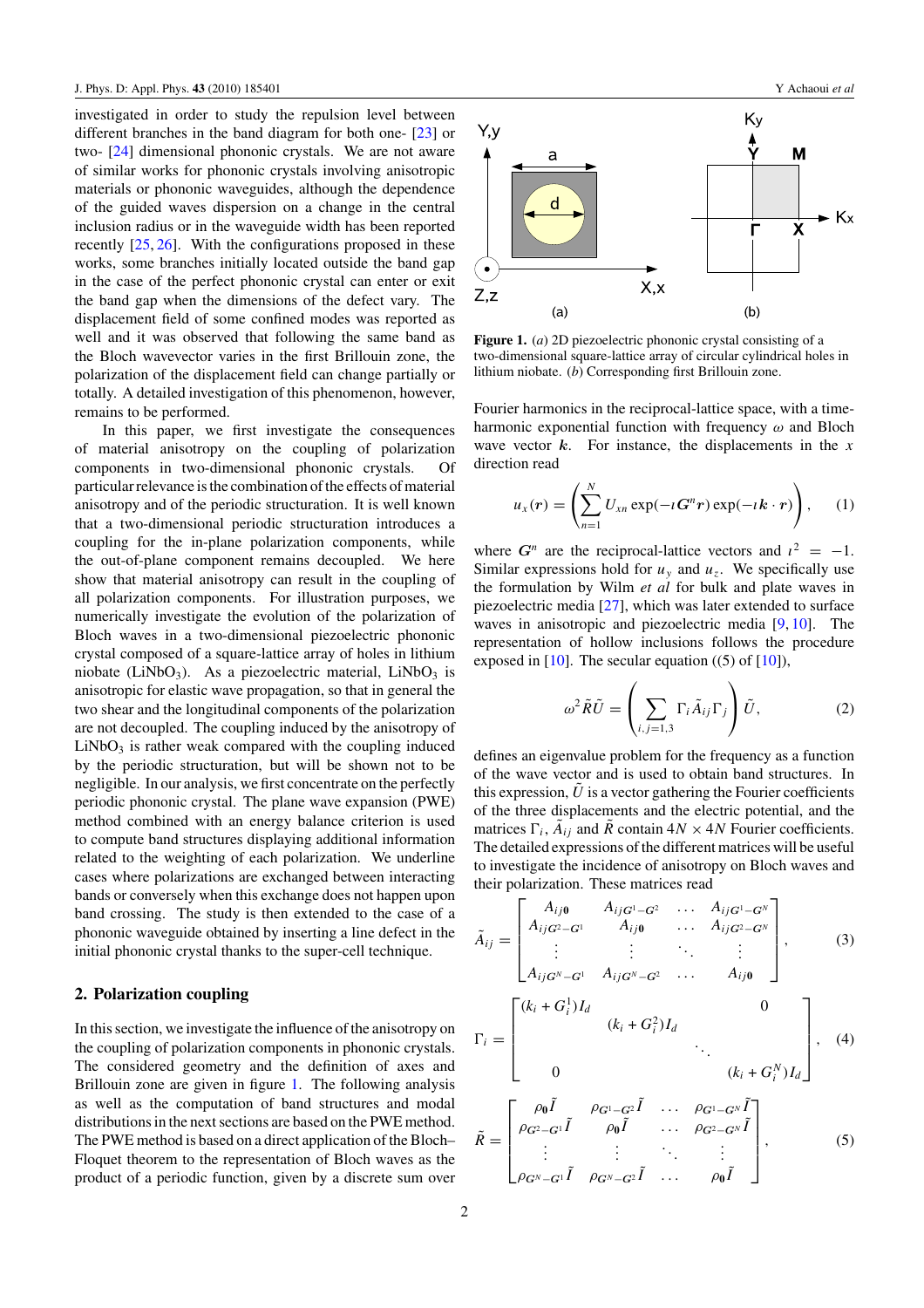**Table 1.** Shapes of the  $A_{ij}$  matrices in the case of materials with isotropic, cubic and trigonal 3*m* crystalline symmetry. Orientation along the principal crystallographic axes is assumed. Zero elements are indicated by dots (*.*) while non-zero values are indicated by circled crosses (⊗).

| Symmetry                             | $A_{11G}$ or $A_{22G}$                    |                          |                                          | $A_{12G}$ or $A_{21G}$    |                           |        | $A_{G^m-G^n}$                    |                  |                                    |                          |
|--------------------------------------|-------------------------------------------|--------------------------|------------------------------------------|---------------------------|---------------------------|--------|----------------------------------|------------------|------------------------------------|--------------------------|
| Isotropic or cubic (e.g. silicon)    | ⊗<br>⊗<br>$\cdot$<br>$\bullet$<br>$\cdot$ | $\cdot$<br>⊗             | $\cdot$<br>$\cdot$<br>⊗                  | ⊗                         | ⊗                         |        | Ø<br>⊗<br>$\bullet$<br>$\bullet$ | ⊗<br>$^{\circ}$  | ⊗                                  | $\cdot$<br>⊗.            |
| Trigonal $3m$ (e.g. lithium niobate) | '⊗<br>٠<br>⊗<br>٠<br>⊗<br>$\cdot$<br>⊗    | $\bullet$<br>⊗<br>⊗<br>⊗ | $\cdot$<br>$^{\circ}$<br>$^{\circ}$<br>⊗ | $\bullet$<br>⊗<br>⊗<br>.⊗ | ⊗<br>$\bullet$<br>$\cdot$ | ⊗<br>⊗ | ⊗<br>⊗<br>⊗<br>$\otimes$         | ⊗<br>⊗<br>⊗<br>⊗ | ⊗<br>$^{\circ}$<br>$^{\circ}$<br>⊗ | ⊗<br>⊗<br>⊗<br>$\otimes$ |

with  $A_{ilG}(j, k) = c_{ijklG}, A_{ilG}(j, 4) = e_{lijG}, A_{ilG}(4, k) = e_{iklG}, A_{ilG}(4, 4) = -\epsilon_{ilG}.$  *I<sub>d</sub>* is the  $4 \times 4$  identity matrix and  $\tilde{I} = I_d$  but for  $\tilde{I}(4, 4) = 0$ .  $c_{ijkl}$ ,  $e_{ijk}$  and  $\epsilon_{ij}$  are the elastic, piezoelectric and dielectric tensors, respectively. The  $\Gamma_i$  and  $R$ matrices are each formed of  $N^2$  4  $\times$  4 diagonal blocks. Material anisotropy enters the  $\tilde{A}_{ij}$  matrices only, and the structure and symmetries of these matrices are directly dependent on those of the material tensors  $c_{iikl}$ ,  $e_{iik}$  and  $\epsilon_{ij}$ . In turn, the influence of anisotropy in the secular equation [\(2\)](#page-2-0) is contained in the matrix

$$
\tilde{A} = \sum_{i,j=1,3} \Gamma_i \tilde{A}_{ij} \Gamma_j
$$
 (6)

appearing in the right-hand side.  $\tilde{A}$  retains the block structure of the  $A_{ij}$  matrices. More precisely, the  $(m, n)$ th sub-block reads

$$
\tilde{A}_{G^m - G^n} = \sum_{i,j=1,3} (k_i + G_i^m)(k_j + G_j^n) A_{ijG^m - G^n}.
$$
 (7)

The above expressions can be further detailed for a twodimensional phononic crystal. In this case, the summation  $i, j = 1, 2$  and using the contracted notation for tensors we arrive at

$$
A_{11G} = \begin{pmatrix} c_{11G} & c_{16G} & c_{15G} & e_{11G} \\ c_{61G} & c_{66G} & c_{65G} & e_{16G} \\ c_{51G} & c_{56G} & c_{55G} & e_{15G} \\ e_{11G} & e_{16G} & e_{15G} & -\epsilon_{11G} \end{pmatrix},
$$
  
\n
$$
A_{12G} = \begin{pmatrix} c_{16G} & c_{12G} & c_{14G} & e_{21G} \\ c_{66G} & c_{62G} & c_{64G} & e_{26G} \\ c_{56G} & c_{52G} & c_{54G} & e_{25G} \\ e_{16G} & e_{12G} & e_{14G} & -\epsilon_{12G} \end{pmatrix},
$$
  
\n
$$
A_{21G} = \begin{pmatrix} c_{61G} & c_{66G} & c_{65G} & e_{16G} \\ c_{21G} & c_{26G} & c_{25G} & e_{12G} \\ c_{41G} & c_{46G} & c_{45G} & e_{14G} \\ e_{21G} & e_{26G} & e_{25G} & -\epsilon_{21G} \end{pmatrix},
$$
  
\n
$$
A_{22G} = \begin{pmatrix} c_{66G} & c_{62G} & c_{64G} & e_{26G} \\ c_{26G} & c_{22G} & c_{24G} & e_{22G} \\ c_{46G} & c_{42G} & c_{44G} & e_{24G} \\ e_{26G} & e_{22G} & e_{24G} & -\epsilon_{22G} \end{pmatrix}.
$$

In the absence of any structuration, i.e. for a homogeneous material, the summations on the reciprocal-lattice vectors would be limited to  $G = 0$ , and the matrix  $\tilde{A}$  would be formally equivalent to the Christoffel tensor [\[28\]](#page-7-0). In this case, propagation in the *x* direction would only involve the  $A_{1,1,0}$ matrix (respectively  $A_{220}$  for propagation in the *y* direction). The periodicity of the phononic crystal is manifested by nonzero  $G^m$  and  $G^n$  components for  $(m, n) \neq 0$  and causes a mixing of matrix elements in equation (7), whatever the propagation direction *k*.

In the case of general anisotropic media, inspection of the block matrices in equation (8) reveals which polarization components are coupled. Such an analysis is straightforward but should be conducted for every crystallographic symmetry class and every material orientation considered. As an example, we have considered two cases in table 1. In the case of materials with isotropic or cubic crystalline symmetry (e.g. silicon), the periodic structuration results in non-zero off-diagonal terms coupling displacements  $u_x$  and  $u_y$ , but the out-of-plane displacement  $u<sub>z</sub>$  and the electric potential  $\phi$ are uncoupled. This directly explains the coupling between in-plane polarization components and the decoupling of the out-of-plane polarization component in isotropic 2D phononic crystals. The case of materials with trigonal 3*m*symmetry (e.g. lithium niobate) is different. In the homogeneous material, propagation along the *x* and *y* directions occurs according either to a non-piezoelectrically coupled wave (decoupled *ux* polarization) or to piezoelectrically coupled waves (coupled  $u_y$ ,  $u_z$  and  $\phi$  polarization). With the additional consideration of a periodic structuration in the *(x, y)* plane, all polarization components get coupled. This analysis, of course, is based only on the nullity or not of matrix elements, and the strength of the coupling induced by the periodic structuration and material anisotropy depends quantitatively on the actual magnitude of the matrix elements. Numerical illustrations are given in the subsequent sections in the case of lithium niobate.

#### **3. Two-dimensional piezoelectric phononic crystal**

We consider in the following a two-dimensional piezoelectric phononic crystal made of a square-lattice array of circular cylindrical holes in  $LiNbO<sub>3</sub>$ . The crystallographic orientation of LiNbO<sub>3</sub> is chosen to be the  $Z$ -cut, so that the  $Z$ crystallographic axis is parallel to the *z*-axis of the reference frame of figure [1\(](#page-2-0)*a*). The filling fraction is 64%. Theoretical and experimental properties of such a phononic crystal have been investigated before, and the existence of a complete band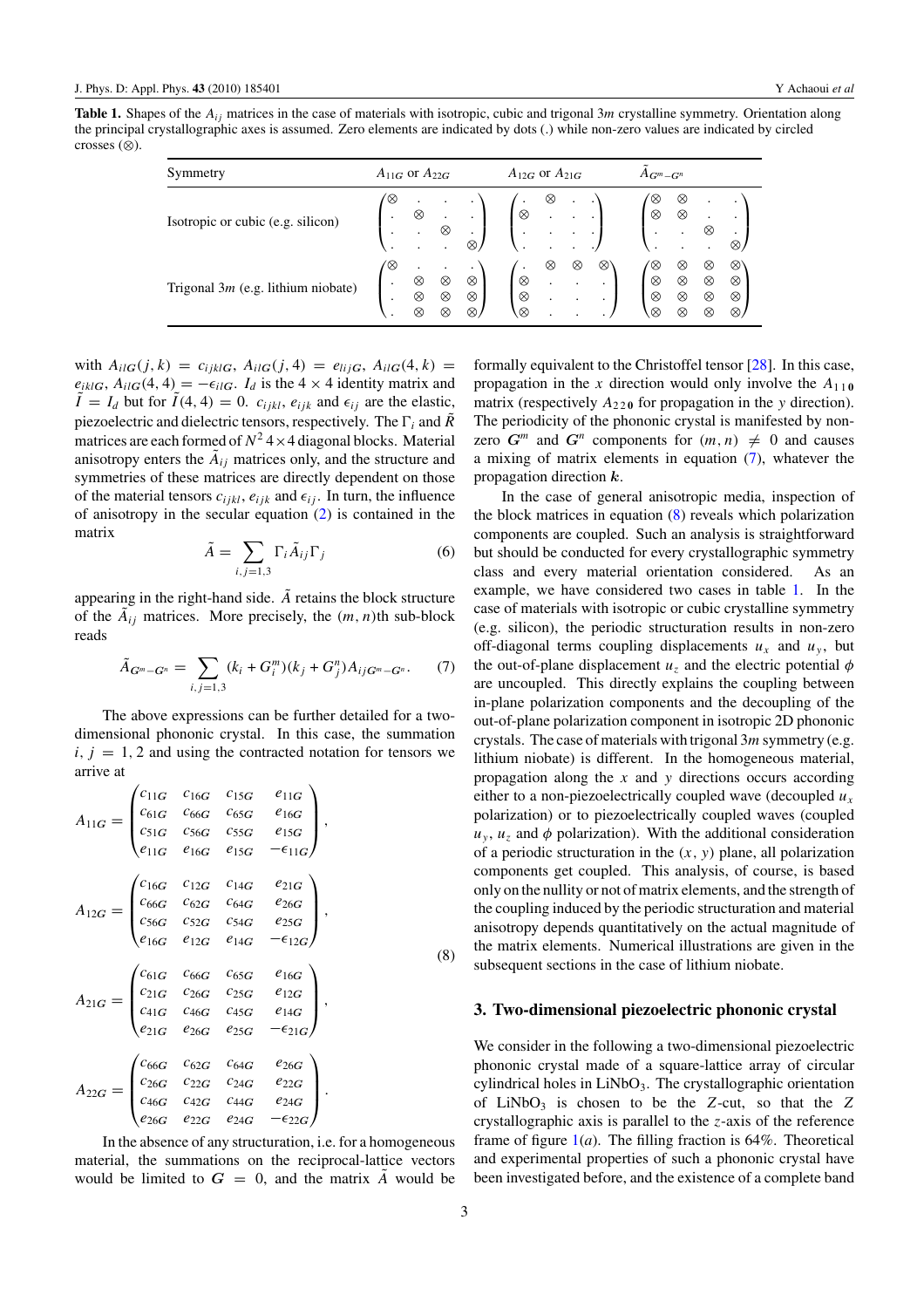<span id="page-4-0"></span>gap for both bulk and surface waves has been demonstrated [\[10,](#page-7-0) [11,](#page-7-0) [29\]](#page-7-0). Here we further consider the evolution of the polarization of Bloch waves.

The two-dimensional Fourier expansions are truncated to the 36 first harmonics in this section, as a result of a compromise between convergence and computation time, but also to obtain band structures that are directly comparable to those obtained for waveguides with the super-cell technique in the next section. With this choice, convergence in terms of frequencies is within a few per cent of the high number of harmonics limit.

In order to avoid possible confusions, we use throughout this paper the displacement field components  $u_x$ ,  $u_y$  and  $u<sub>z</sub>$  to represent polarizations. In this way, we avoid using the terminology of longitudinal, horizontal and vertical shear polarizations, which are dependent on the direction of propagation. In the band structures, polarization is represented by three positive numbers summing to unity. For instance, the amount of polarization along the *x* direction is given by

$$
p_x^2 = \frac{\int |u_x|^2 dr}{\int (|u_x|^2 + |u_y|^2 + |u_z|^2) dr},
$$
\n(9)

with the integral taken over the unit-cell. Similar expressions hold for the amounts of polarization  $p_y^2$  and  $p_z^2$  measured along the *y*- and the *z*-axes, respectively.

Figure 2 displays the band structure giving the dispersion relation for elastic waves propagating in the phononic crystal of figure  $1(a)$  $1(a)$ . The structure shows a complete band gap with a 33% fractional bandwidth. The three band structures actually display the same  $\omega(k)$  dispersion relations, but with the additional information of the amounts of polarization  $p_x^2$ ,  $p_y^2$  and  $p_z^2$  in figures 2(*a*), (*b*) and (*c*), respectively.

It can be observed in figure 2 that the bands do not in general possess a pure polarization, except for some portions of them. The coupling of the in-plane polarization components  $(u_x$  and  $u_y$ ), however, appears much stronger than the coupling with the out-of-plane component  $(u_7)$ , especially above the complete band gap. This observation is fully consistent with the results of the previous section. If it were not for the anisotropy of  $LiNbO<sub>3</sub>$ , the two-dimensional periodic structuration would introduce a strong coupling of the in-plane polarization components, but the out-of-plane component would remain completely decoupled. The coupling between in-plane polarization components is especially strong in figure 2 for propagation directions that encompass the M point of the first Brillouin zone. The comparatively weaker coupling of all three polarization components is caused by material anisotropy.

As a general rule, it can be observed that the polarization varies continuously as the Bloch wave vector sweeps the first Brillouin zone. There are, however, intriguing points in the band structure where bands cross without interacting or conversely interact and repel each other. Points at which repelling between bands occurs have been labelled A to G in figure 2. Figure [3](#page-5-0) displays closer views at these seven points, with the colour indicating the  $p_z^2$  component of the polarization. Each couple of repelling bands is composed



**Figure 2.** Band structure of the phononic crystal depicted in figure  $1(a)$  $1(a)$ . The complete band gap is indicated by the greyed region. The three band structures depict the same dispersion relations but the colouring of the bands shows the amount of polarization along (*a*) the *x*-axis, (*b*) the *y*-axis and (*c*) the *z*-axis. Points A, B, C, D, E, F and G mark the  $(k, \omega)$  positions of the first seven intersections of repelling branches.

of a mostly in-plane polarized band and of a mostly outof-plane polarized band, which leads us to the conclusion that repelling occurs as a result of the coupling provided by the anisotropy of  $LiNbO<sub>3</sub>$ . It can be observed that when bands repel, they exchange their polarization state, so that the polarization remains a continuous function of the wave vector *k*.

Two different cases are further observed. Repelling at points C, D, F and G introduces a local band gap, while, conversely, repelling at points A, B and E does not introduce any. We observe that the occurrence of a local band gap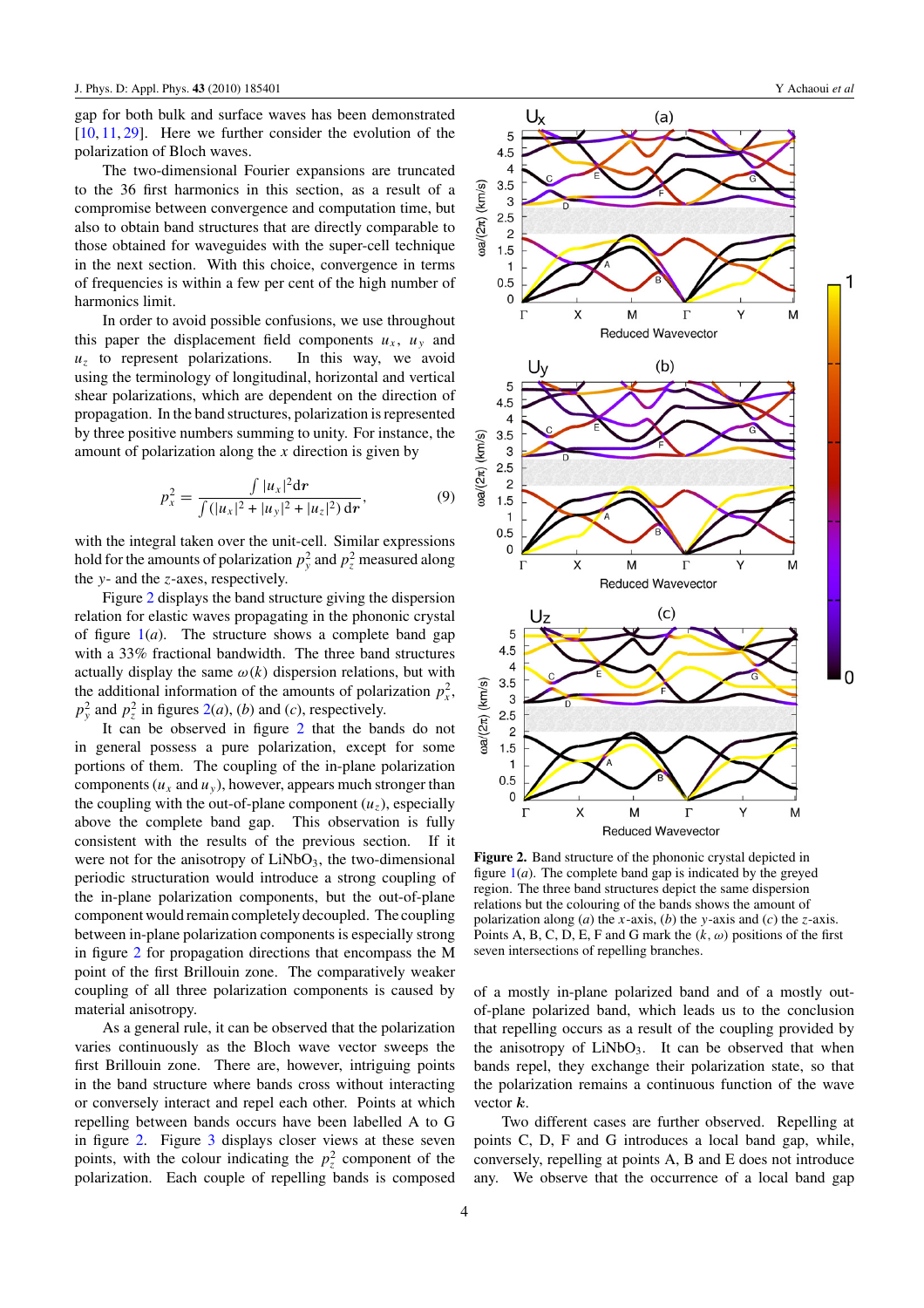<span id="page-5-0"></span>

**Figure 3.** Enlarged dispersion relations in figure  $2(c)$  $2(c)$  in the vicinity of repelling bands near (*a*) point A, (*b*) point B, (*c*) point C and D,  $(d)$  point E,  $(e)$  point F and  $(f)$  point G.

is conditioned by the two repelling bands being either on opposite sides of a horizontal line passing at the repelling point (presence of a local BG) or on the same side (absence of a local BG).

Figure 4 illustrates in more detail how the polarization is transferred between the two repelling bands at point C. At the left of point C, the upper band is mostly polarized along *z*, while the lower band is mostly polarized in-plane and rather along the *y*-axis. After repelling, the respective polarizations have been exchanged from out-of-plane to in-plane, and vice versa.

## **4. Piezoelectric phononic crystal waveguide**

In this section, we consider a phononic crystal waveguide managed by removing a row of holes from the phononic crystal along the *x* direction and investigate how the polarization and repelling properties obtained in the previous section for the perfectly periodic phononic crystal are modified. The PWE method can be used to obtain the dispersion of guided waves for frequencies that fall within the complete band gap, using the super-cell technique [\[25,](#page-7-0) [26\]](#page-7-0). In practice, the considered unit-cell shown in figure  $5$  is made  $7$  times longer along the *y* direction, as compared with the unitcell in figure [2,](#page-4-0) and thus includes three holes on both sides



**Figure 4.** Spatial distribution of the polarization components  $u_x$ ,  $u_y$ and  $u<sub>z</sub>$  of the displacement field for points before and after the repulsion in point C.

of the central guiding section. The holes have the same filling fraction as in the previous section and the number of Fourier harmonics has been increased by a factor of 6 in the *y* direction to achieve convergence conditions similar to those obtained in the previous section. Because of periodicity in the computations, six holes separate neighbouring waveguides.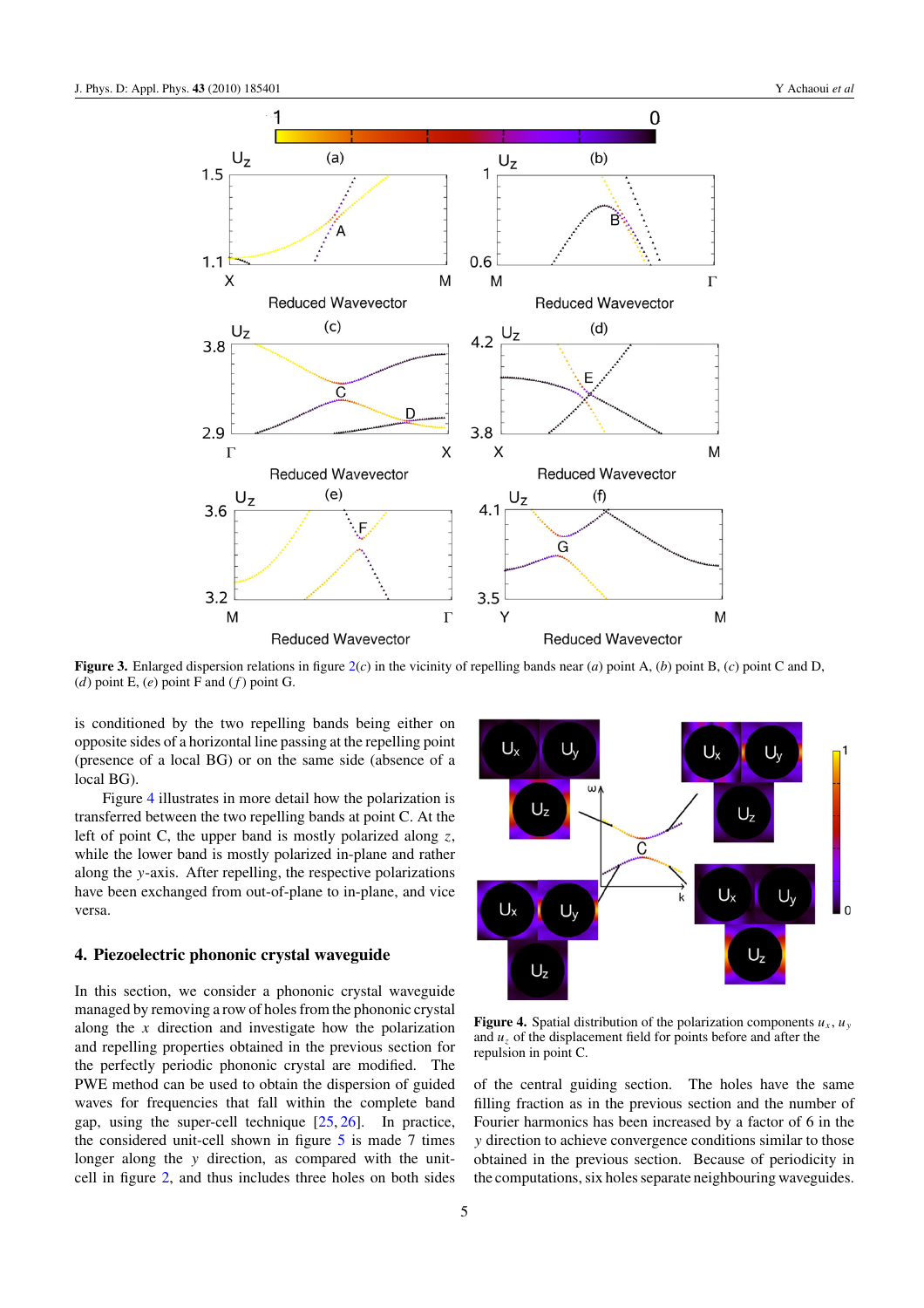<span id="page-6-0"></span>

**Figure 5.** Phononic crystal waveguide created by removing a row of holes from the phononic crystal along the *x* direction. The framed box shows the unit-cell used for super-cell computations.

We have checked that this separation is actually sufficient to isolate the periodically repeated waveguides by computing the band structure along the  $\Gamma Y$  direction of the first Brillouin zone and verifying that only flat bands are obtained within the complete band gap (if we had obtained dispersion then this would have been an indication of coupling between adjacent waveguides).

Figure 6 displays the dispersion relations of Bloch waves guided by the structure in figure 5 and propagating along the *x* direction for frequencies within the complete phononic band gap. As for the band structure of the perfectly periodic phononic crystal depicted in figure [2,](#page-4-0) the band structure for guided Bloch waves is repeated three times with the additional information of the amounts of polarization  $p_x^2$ ,  $p_y^2$ , and  $p_z^2$ in figures 6(*a*), (*b*) and (*c*), respectively. Eight different bands are apparent and are numbered sequentially. Bands 1 and 4 are mostly polarized in-plane and repel midways between the  $\Gamma$  and the X points. Bands 2 and 6 are also mostly polarized in-plane. For all these bands, the distribution between in-plane components  $p_x$  and  $p_y$  does not remain constant as the wavevector varies from the  $\Gamma$  to the X points. Band 3 is purely polarized out-of-plane (vertical shear wave), while band 8 is mostly polarized out-of-plane. The cases of bands 5 and 7 are more intriguing, since these two bands are, respectively, mostly polarized in-plane and out-of-plane before points I and J where they repel, create a local band gap and abruptly exchange their polarization state. The mechanism for the coupling between these two bands is made possible thanks to the anisotropy of  $LiNbO<sub>3</sub>$ , similarly to what was discussed in section [2.](#page-2-0)

Figure [7](#page-7-0) illustrates how polarization transfer occurs at the repelling of bands 5 and 7. We have chosen to show the modulus of the real part of the displacements  $u<sub>x</sub>$ . It can be observed that the distribution of  $u_x$  at point K on band 7 is transferred without almost any alteration to point J on band 5. At the wavevector for which the bands are the closest, i.e. at points I and L, the modal distributions are very similar. In



Figure 6. Band structure along the  $\Gamma X$  direction for the phononic waveguide displayed in figure 5, showing the dispersion relation for guided Bloch waves. The band structure is repeated three times with the information of the amount of polarization (*a*)  $p_x^2$ , (*b*)  $p_y^2$  and  $(c)$   $p_z^2$ .

the absence of anisotropy, the repelling point would have been replaced by a crossing of the two bands, and points H and M would have been on the same band (similarly, points J and K would have been on the same band).

#### **5. Conclusion**

In summary, we have investigated the polarization of Bloch waves in a two-dimensional piezoelectric phononic crystal and a phononic crystal waveguide managed inside it. By examining the structure of the matrices involved in the secular equation and by studying band structures, it was found that in addition to the strong coupling induced for waves polarized in the plane of the periodic structuration, a weaker but nonnegligible coupling of all polarization components originates from material anisotropy. As a consequence, when a band